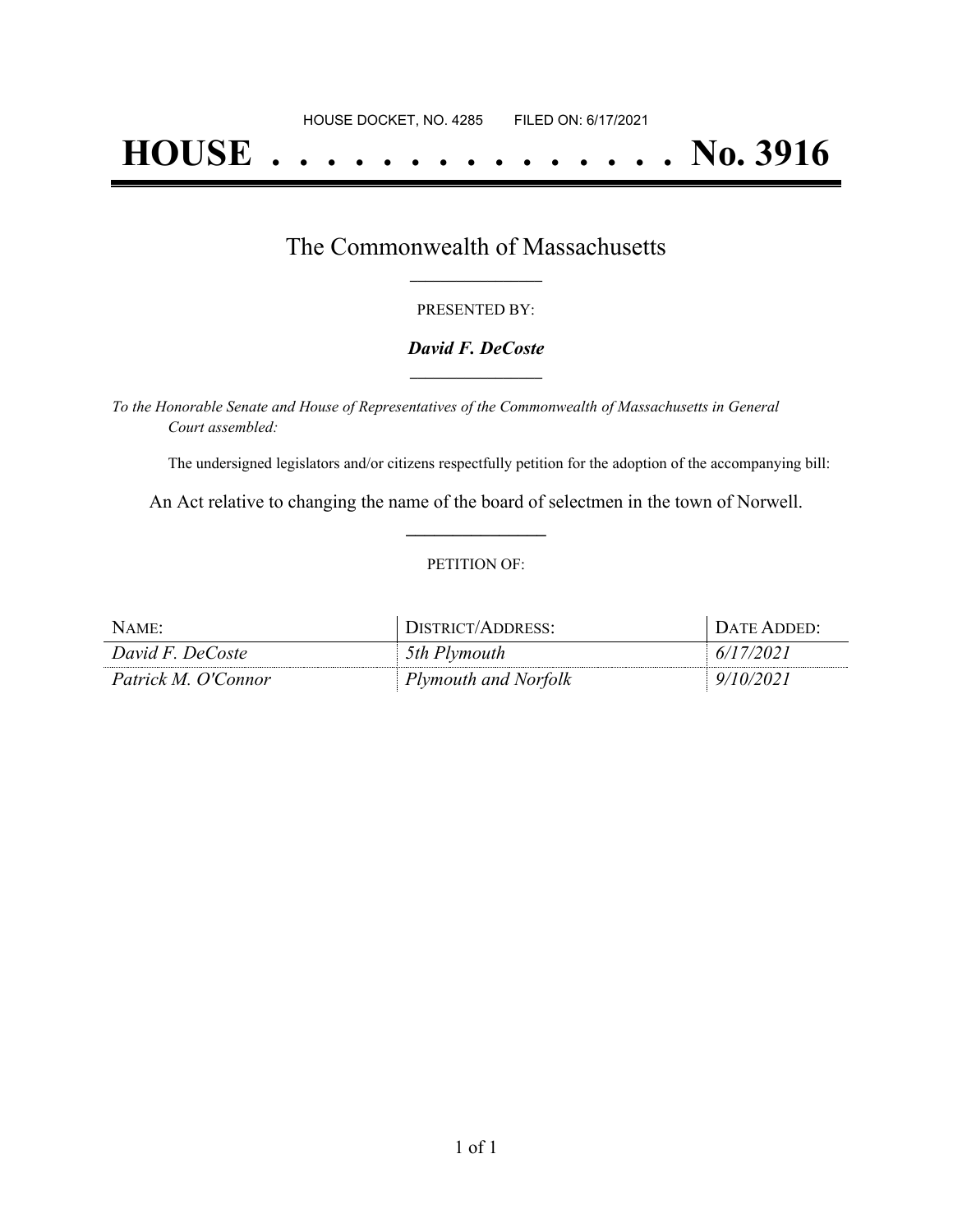#### HOUSE DOCKET, NO. 4285 FILED ON: 6/17/2021

## **HOUSE . . . . . . . . . . . . . . . No. 3916**

By Mr. DeCoste of Norwell, a petition (accompanied by bill, House, No. 3916) of David F. DeCoste (by vote of the town) relative to changing the name of the board of selectmen to select board in the town of Norwell. Municipalities and Regional Government. [Local Approval Received.]

## The Commonwealth of Massachusetts

**In the One Hundred and Ninety-Second General Court (2021-2022) \_\_\_\_\_\_\_\_\_\_\_\_\_\_\_**

**\_\_\_\_\_\_\_\_\_\_\_\_\_\_\_**

An Act relative to changing the name of the board of selectmen in the town of Norwell.

Be it enacted by the Senate and House of Representatives in General Court assembled, and by the authority *of the same, as follows:*

 SECTION 1. Section 3-1 of article 3 of the charter of the town of Norwell, which is on file in the office of the archivist of the commonwealth, as provided in section 12 of chapter 43B of the General Laws, is hereby amended by striking out the words "Board of Selectmen" and inserting in place thereof the following words:- Select Board. SECTION 2. Section 3-2 of said article 3 of said charter is hereby amended by striking out the words "Board of Selectmen", each time they appear, and inserting in place thereof, in each instance, the following words:- Select Board. SECTION 3. Section 4-1 of said charter is hereby amended by striking out the words "Board of Selectmen" and inserting in place thereof the following words:- Select Board.